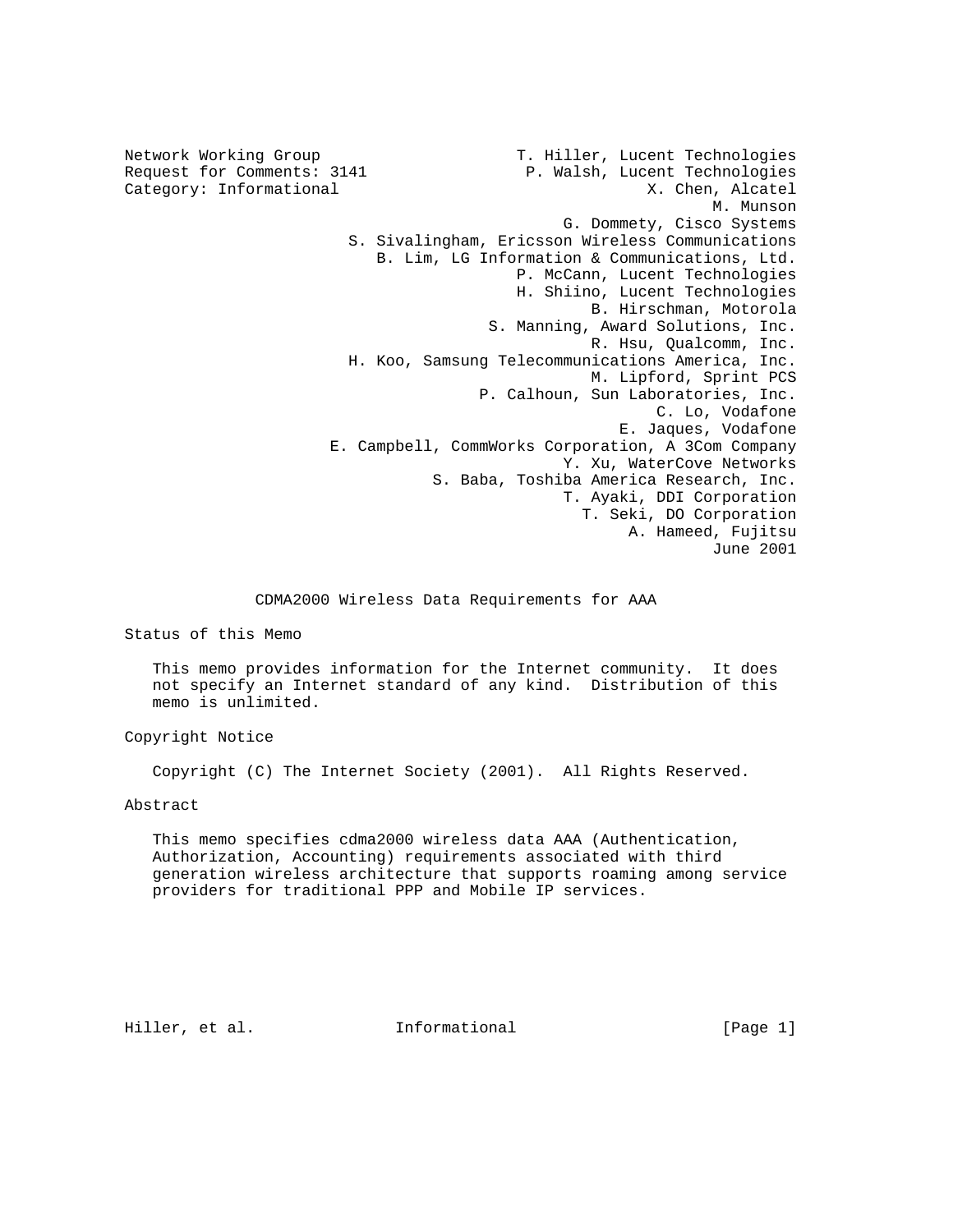## 1. Introduction

 The architecture is designed for use with a cellular network as an access medium. Sections 1, 2, present a brief high level review of the cdma2000 wireless data architecture. Section 3 presents cdma2000 AAA requirements.

 This document specifies AAA requirements associated with a third generation cdma2000 wireless architecture that supports roaming among service providers for traditional PPP and Mobile IP services. The architecture is designed for use with a cellular network as an access medium.

 Sections 1 and 2 present a brief, high level review of the cdma2000 wireless data architecture as an aid to interested AAA WG members. Section 3 presents cdma2000 AAA requirements, and is self contained relative to the architecture review.

#### 1.1. Requirements language

 In this document, the key words "MAY", "MUST, "MUST NOT", "optional", "recommended", "SHOULD", and "SHOULD NOT", are to be interpreted as described in [RFC2119].

 Please note that the requirements specified in this document are to be used in evaluating AAA protocol submissions. As such, the requirements language refers to capabilities of these protocols; the protocol documents will specify whether these features are required, recommended, or optional. For example, requiring that a protocol support confidentiality is NOT the same thing as requiring that all protocol traffic be encrypted.

 A protocol submission is not compliant if it fails to satisfy one or more of the MUST or MUST NOT requirements for the capabilities that it implements. A protocol submission that satisfies all the MUST, MUST NOT, SHOULD and SHOULD NOT requirements for its capabilities is said to be "unconditionally compliant"; one that satisfies all the MUST and MUST NOT requirements but not all the SHOULD or SHOULD NOT requirements for its protocols is said to be "conditionally compliant."

- 1.2. General Service Requirements
	- o Provide service during subscriber visiting between wireless networks systems while maintaining a formal customer-service provider relation with only one wireless service provider.
	- o Support Traditional PPP and Mobile IP services:

Hiller, et al. Informational [Page 2]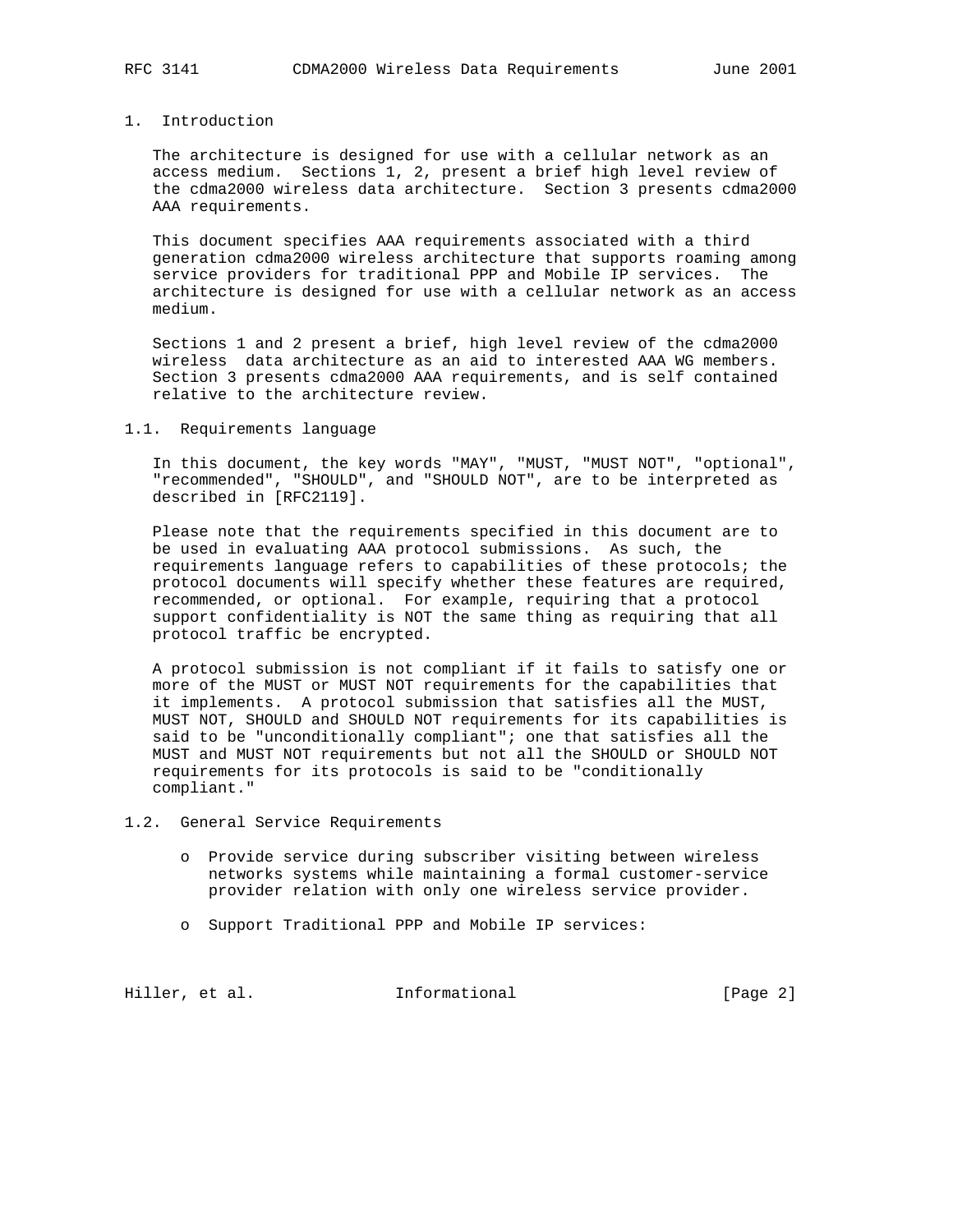- - o Support dynamic and static home address assignments for Mobile IP
	- o Support a Home Agent in the mobile's home wireless network, home ISP, or private network.
	- o Support IP Security on the Mobile IP tunnel between Foreign Agent and Home Agent, in order to avoid the overhead of a voluntary tunnel on the radio interface.
	- o Provide robust authentication, authorization and accounting services (AAA):
		- o Provide separation of airlink resource AAA services and data resource AAA services.
		- o Authenticate and authorize a mobile based on an IMSI and an NAI. The architecture allows for a carrier to determine if billing is based on the IMSI or the NAI.
		- o Support optional AAA broker services between wireless carriers and between wireless carriers and other external data networks.
		- o Allow for distribution of specific Mobile IP security key information to support home agent assignment, fast handoff, and fast HA-FA authentication assignment during registration.
	- o Provide QoS

Hiller, et al. 1nformational 1999 [Page 3]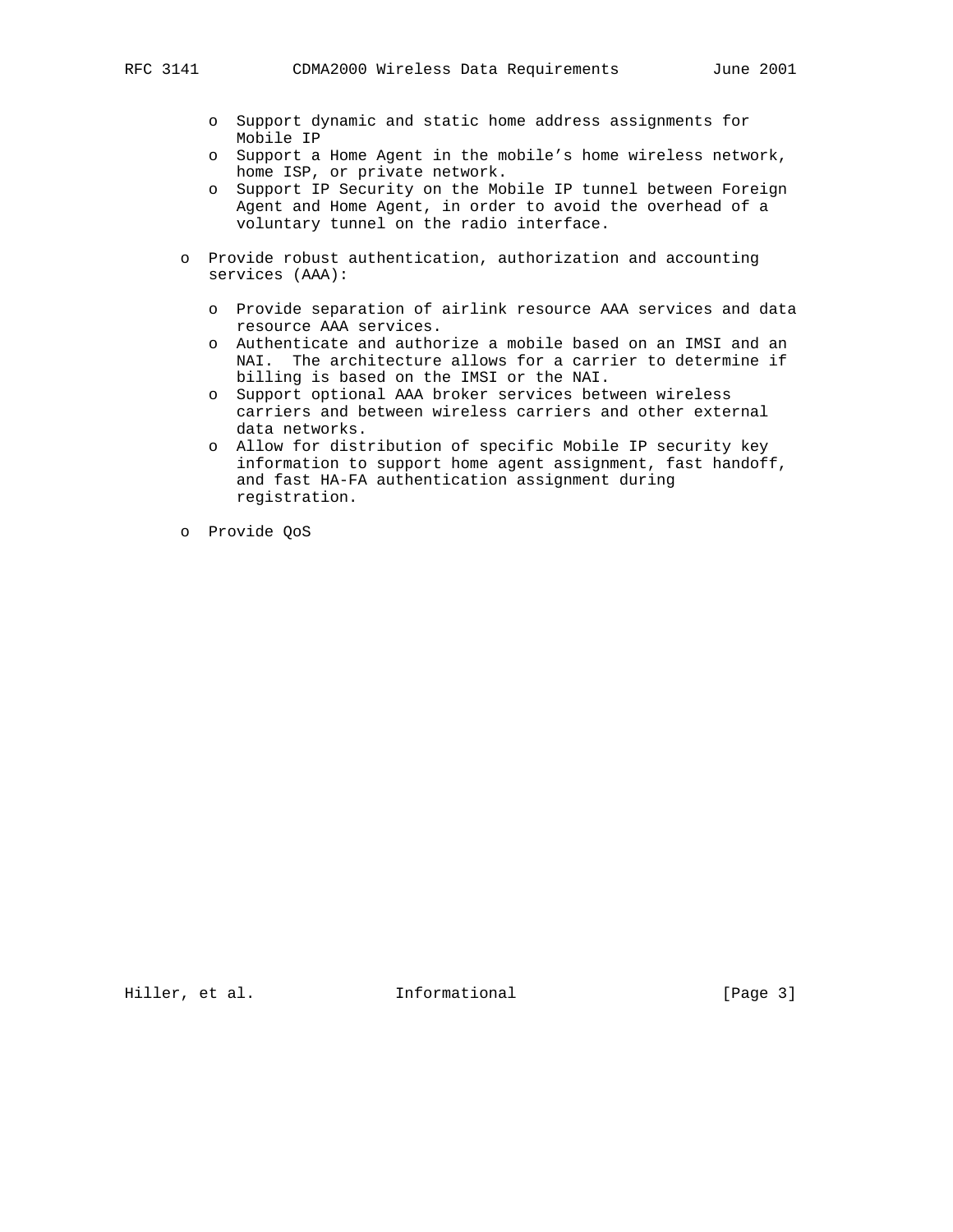# 2. High Level Architecture

 The high level architecture is shown in Figure 1. The six major entities that compose the network are the Home Agent, the PDSN, the AAA Server, the Radio Network, the HLR/VLR, and Mobile Client.





Hiller, et al. 1nformational 1999 [Page 4]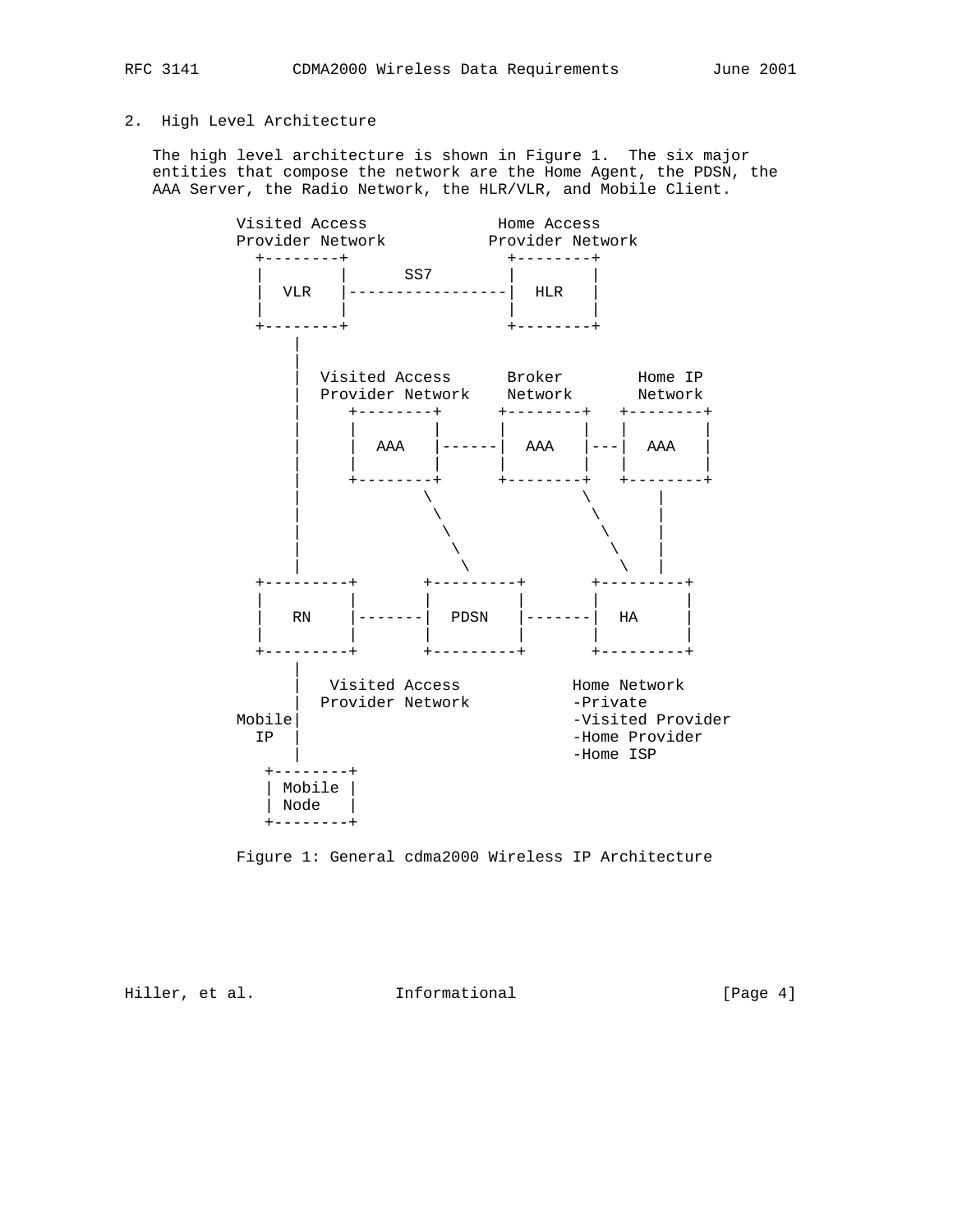### 2.1. PDSN

- o Acts as a Foreign Agent;
- o Establish, maintain, and terminate link layer to the mobile client;
- o Initiate the authentication, authorization and accounting for the mobile client;
- o Optionally, securely tunnel using IP security to the Home Agent;
- o Receives service parameters from AAA for mobile client;
- o Collect usage data for accounting purposes to be relayed to AAA;
- o Routes packets to external packet data networks or to the HA in the case of reverse tunneling;
- o Maps home address and Home Agent address to a unique link layer identifier used to communicate with Radio Network.
- 2.2. Authentication, Authorization, and Accounting Server
	- o Interact with the Foreign Agent and other AAA servers to authorize, authenticate and perform accounting for the mobile client;
	- o Provides mechanism to support security association between PDSN/FA and HA and between the MN and PDSN/FA;
	- o For dynamic Home Agent assignment, dynamically identify an HA and assign a MN on that HA, and provide the security association between the MN and HA;
	- o Provide QoS information to the PDSN;
	- o Optionally, assign dynamic home address.
- 2.3. Radio Network
	- o Maps Mobile Client identifier reference to a unique link layer identifier used to communicate with PDSN;
	- o Validates Mobile Station for access service;
	- o Manages physical layer connection to the Mobile Client;
	- o Maintain state of reachability for packet service between the access radio network and the mobile station;
	- o Buffers packets arriving from the PDSN, when radio resources are not in place or are insufficient to support the flow from the PDSN;
	- o Relays packets between the mobile station and the PDSN.
- 2.4. Location Registers (VLR/HLR)
	- o Stores authentication and authorization information for the radio network.

Hiller, et al. Informational [Page 5]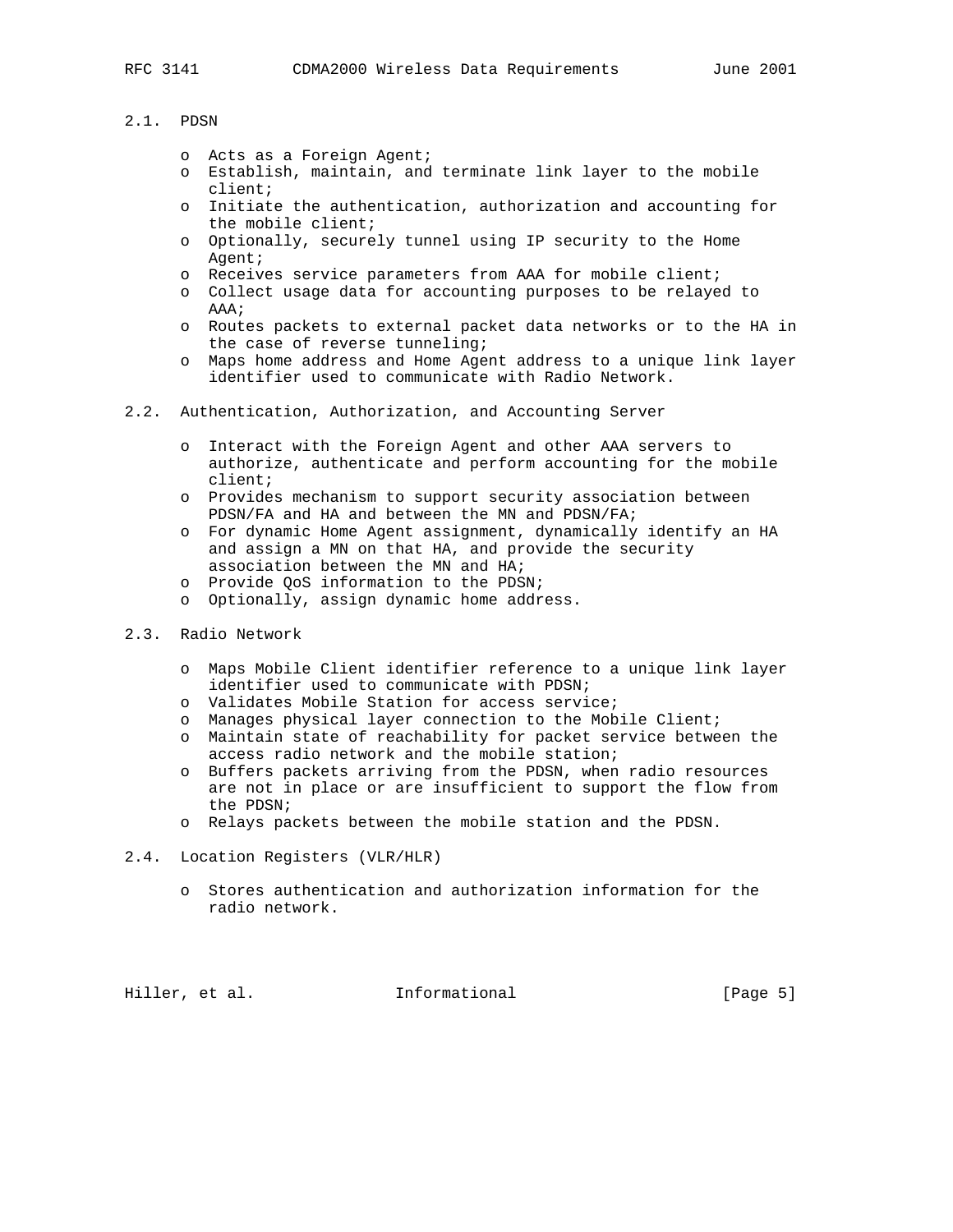### 2.5. Home Agent

- o Maintains user registration and redirects packets to the PDSN;
- o Optionally, establish an IP secure tunnel to the PDSN/FA;
- o Supports the dynamic Home Agent assignment;
- o Optionally, assigns dynamic home address;
- o Support reverse tunneling.

#### 2.6. Mobile Node

- o Support PPP;
- o Can act as a Mobile IP Node; and support Foreign Agent Challenge and NAI;
- o Interacts with the Radio Network to obtain appropriate radio resources from the network for the exchange of packets;
- o Maintains knowledge of status of radio resources (e.g., active, standby, dormant);
- o Buffers packets when radio resources are not in place or are insufficient to support the flow to the network.
- 3. AAA Requirements
- 3.1. Core AAA Requirements

 The following is a summary of cdma2000 AAA specific requirements. In these requirements, the serving network and home network may or may not have a direct business relationship. In such cases in which there is not a direct business relationship, service may be supported indirectly via broker.

- o Authenticate and authorize a user NAI in a roaming environment. The NAI is obtained via CHAP (for traditional PPP service) or a Foreign Agent Challenge (for Mobile IP service). A shared secret exists between the mobile and its HAAA. The FAC will typically be computed in a manner consistent with CHAP.
- o Transport wireless data attributes from the home network to the Serving network. This may often take the form of a user profile.
- o Encrypt or sign one or more AVPs in an AAA message between home, serving network, or some broker across multiple AAA server hops.
- o Support a reliable AAA transport mechanism.
	- o This transport mechanism will be able indicate to an AAA application that a message was delivered to the next peer AAA application or that a time out occurred.
	- o Retransmission is controlled by the reliable AAA transport mechanism, and not by lower layer protocols such as TCP.

Hiller, et al. **Informational** [Page 6]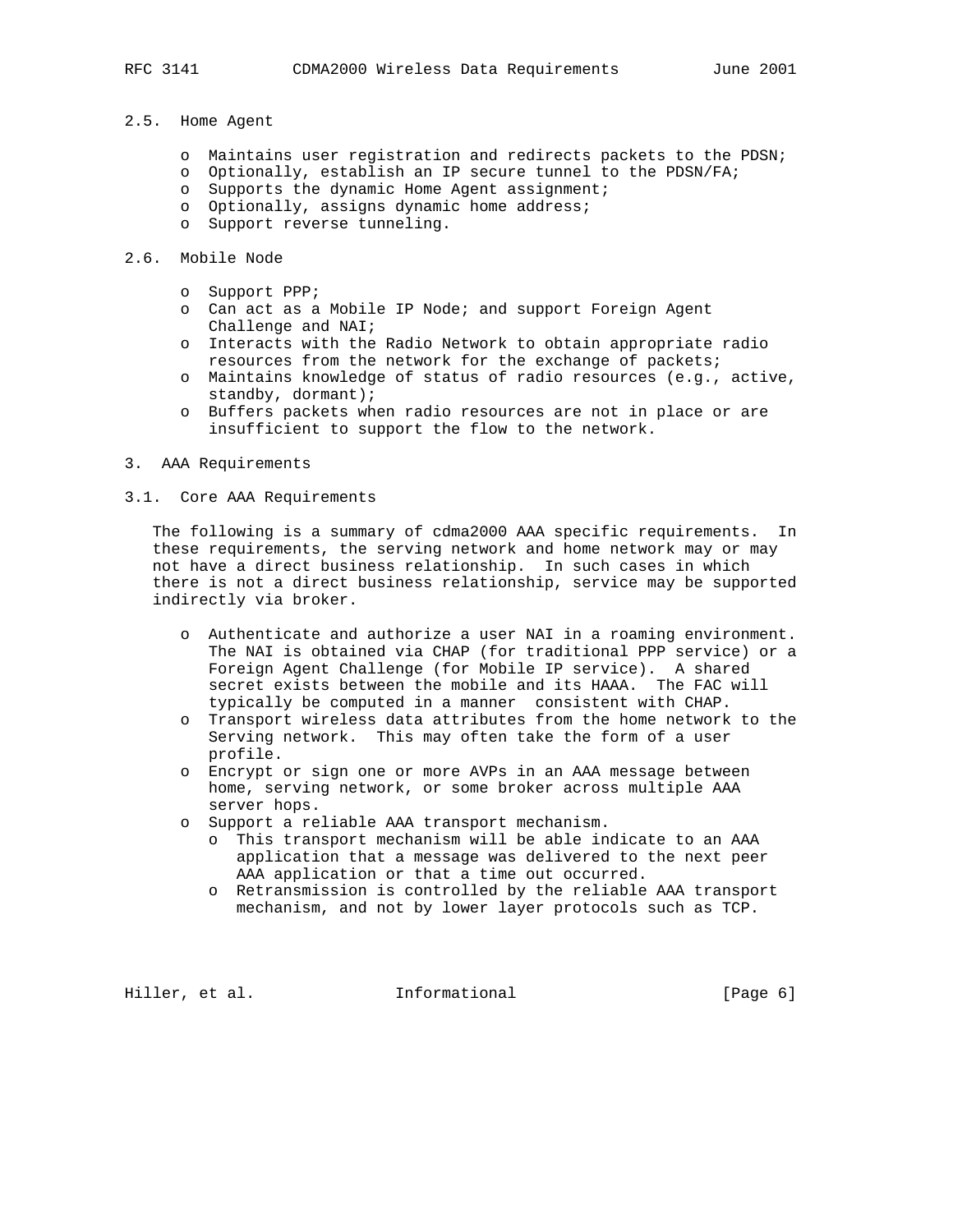- o Even if the AAA message is to be forwarded, or the message's options or semantics do not conform with the AAA protocol, the transport mechanism will acknowledge that the peer received the AAA message. However, if the message fails to pass authentication, it will not be acknowledged.
- o Acknowledgements should be allowed to be piggybacked in AAA messages
- o The reliable transport mechanism features shall have the capability to detect silent failures of the AAA peer or path to the AAA peer, to manage failure on a proactive basis.
- o Transport a digital certificate in an AAA message, in order to minimize the number of round trips associated with AAA transactions. Note: This requirement applies to AAA applications and not mobile stations.
- o Support both proxy and non-proxy brokers, where non-proxy brokers imply the broker terminates an entire request and initiates a new request. AAA brokers should have the capability to modify certain parts of AAA messages whereby to operate to in non-proxy or proxy environments.
- o Provide message integrity and identity authentication on a per hop (AAA node) basis.
- o Support replay protection and optional non-repudiation capabilities for all authorization and accounting messages. The AAA protocol must provide the capability for accounting messages to be matched with prior authorization messages.
- o Support accounting via both bilateral arrangements and via broker AAA servers providing accounting clearinghouse and reconciliation between serving and home networks. There is an explicit agreement that if the private network or home ISP authenticates the mobile station requesting service, then the private network or home ISP network also agrees to reconcile charges with the home service provider or broker. Real time accounting must be supported.
- o Provides security between AAA servers, and between AAA server and PDSN or HA via IP security.
- 3.2. Mobile IP Specific Requirements and AAA
- 3.2.1. Mobile IP Security Discussion

Three Mobile IP security extensions are defined in RFC 2002:

 . HA - FA . MN - FA . HA - MN

Hiller, et al. **Informational** [Page 7]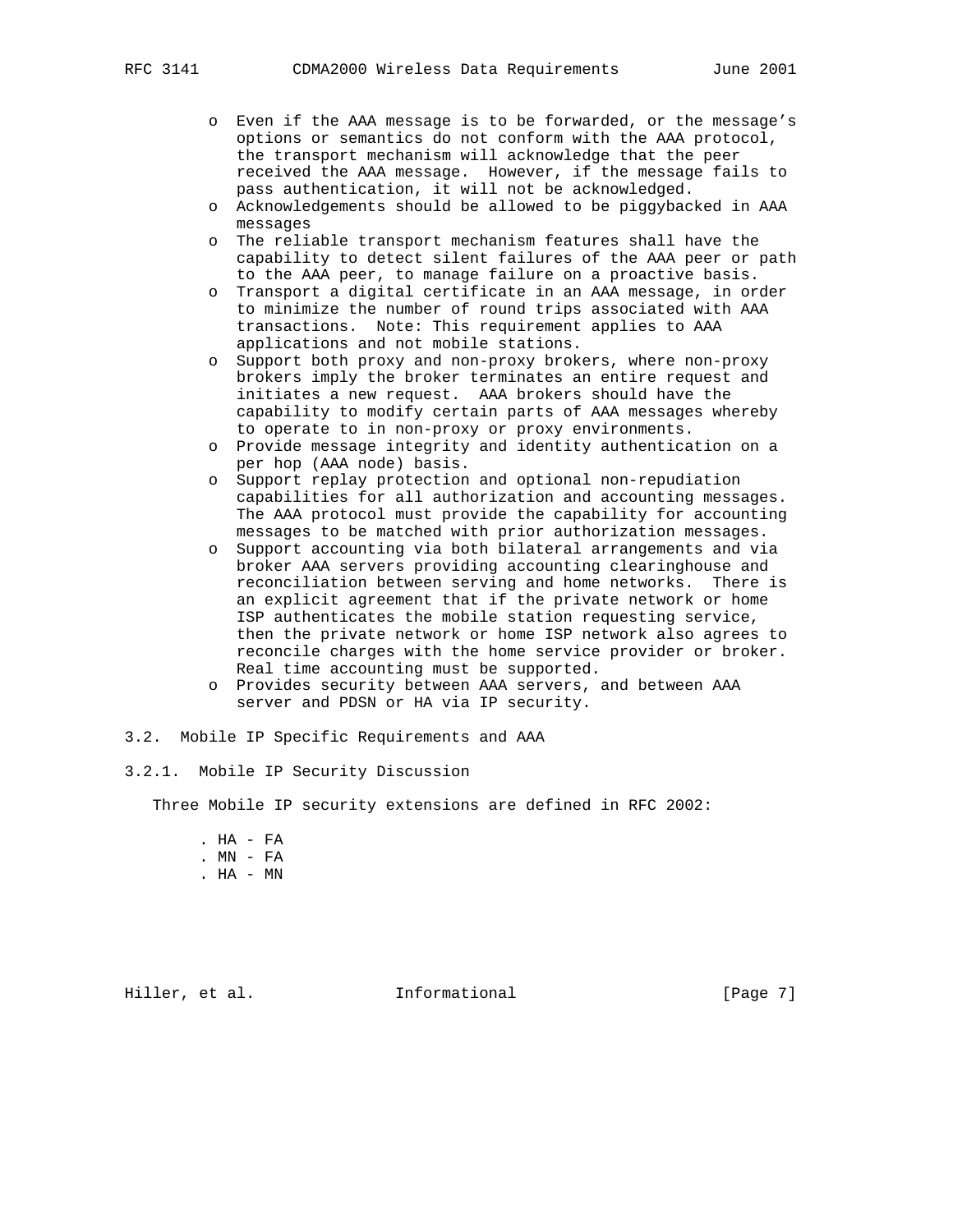Therefore, Mobile IP and IPsec security models differ in that Mobile IP provides its own authentication mechanisms calculated within the Mobile IP registration procedures whereas IPsec uses IPsec AH.

 The keys and SPIs associated with the MN-FA and HA-FA extensions need to be dynamically established in a roaming wireless carrier environment. The MN-FA extension is useful for allowing a new FA (PDSN) to quickly authenticate a mobile using the previous foreign agent extension. The HA-FA extension is useful for the HA to ensure that only FAs from carrier's with roaming agreements access the HA. The MN-HA is usually provisioned, but for dynamic Home Agent assignment, this security association must be dynamically created.

 It is possible to use IPsec AH between MN and FA, FA and HA, and MN and HA. IKE may be used to establish security associations between these entities. However, use of IKE may pose a problem for smaller mobiles and may introduce unacceptable delays for certain applications (e.g., Voice Over IP). The following three sections outline Mobile IP specific functions that benefit from AAA based key distribution.

#### 3.2.2. Dynamic Home Agent Assignment

 A visited or home AAA server will optionally be able perform dynamic HA assignment. For dynamically assigned HA, the visited AAA server will indicate to the home AAA server whether it supports dynamic HA assignment in those cases in which the mobile node requests dynamic assignment. If so indicated, the home AAA server may choose to allow the visited AAA server to perform the HA assignment. Otherwise, the home AAA assigns the HA.

### 3.2.3. Fast Handoff

 To achieve a faster handoff, the mobile may attempt to avoid an AAA transaction with the home AAA server. To accomplish this, the mobile may send the PDSN the Previous FA address in the RRQ message from the mobile, along with the MN-FA authentication extension. The new PDSN passes the Previous FA address and MN-FA authentication extension to the visited AAA server. If the visited AAA server is able authenticate the MN-FA authentication extension for the mobile, then the visited AAA may be able to avoid an actual transaction to the home AAA server.

Hiller, et al. 1nformational 1999 [Page 8]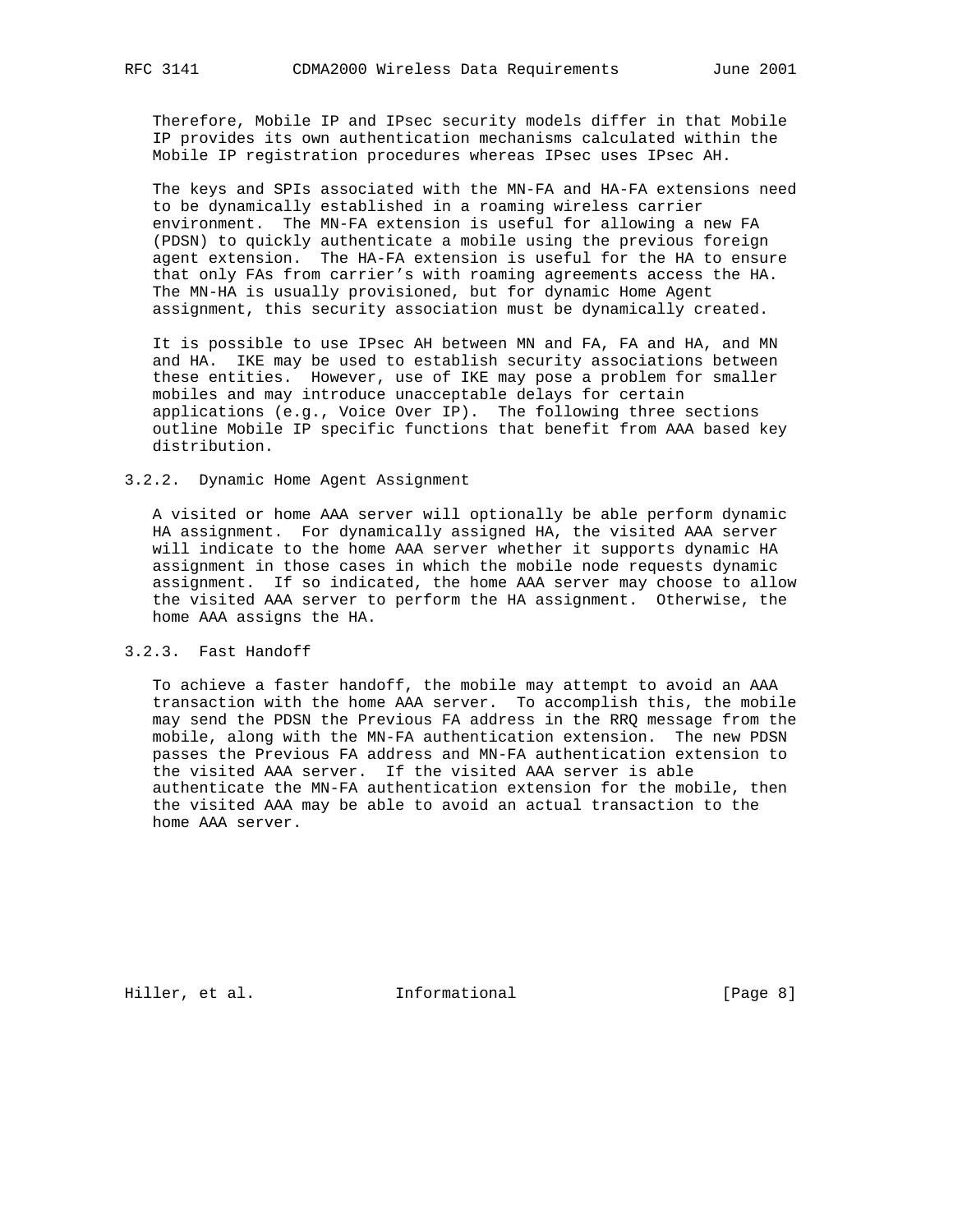## 3.2.4. HA-FA Authentication

 To achieve a fast registration for the case of a mobile station with a Home Agent, the PDSN and HA may receive from the AAA mechanism a HA-FA key and SPI that is used to authenticate the PDSN and the HA to each other.

#### 3.2.5. Key Distribution

 These functions are primarily useful in a wireless environment in which handoffs may occur rapidly (implying a need for low latency), or where mobile devices have limited computing power. To achieve these functions, AAA will be used to securely pass keys and SPIs between the serving network and target network in encrypted form. These keys are then used for the specific functions outlined in this document.

### 3.3. IKE and AAA

 The use of IKE in the cdma2000 wireless architecture requires the use of certificates. However, the AAA servers may be able to distribute a pre- shared key to the Mobile IP Agents for use during Phase 1 ISAKMP exchanges. This may lessen the need for on-line revocation checks.

# 3.4. Interoperability with RADIUS

 Users with a home AAA server based on RADIUS may desire to roam into a wireless carrier network that uses "new" AAA servers based on the requirements in this document, and vice verse. The AAA protocol should be designed in a way so as to make conversions to and from RADIUS messages straight forward. This will allow for the development of gateway processes to aid in interoperability. Note: The features of the new AAA protocols which are beyond the feature set of the RADIUS protocol will not be available for users while on home or serving networks based on RADIUS.

4. References

 [RFC2119] Bradner, S., "Key words for use in RFCs to Indicate Requirement Levels", BCP 14, RFC 2119, March 1997.

## 5. Security Considerations

 This document is very much about security. These requirements do not require the serving and home networks to not be in the same domain nor must they have a direct relationship. The serving network requires authorization from the home network so that the serving

Hiller, et al. 1nformational 1999 [Page 9]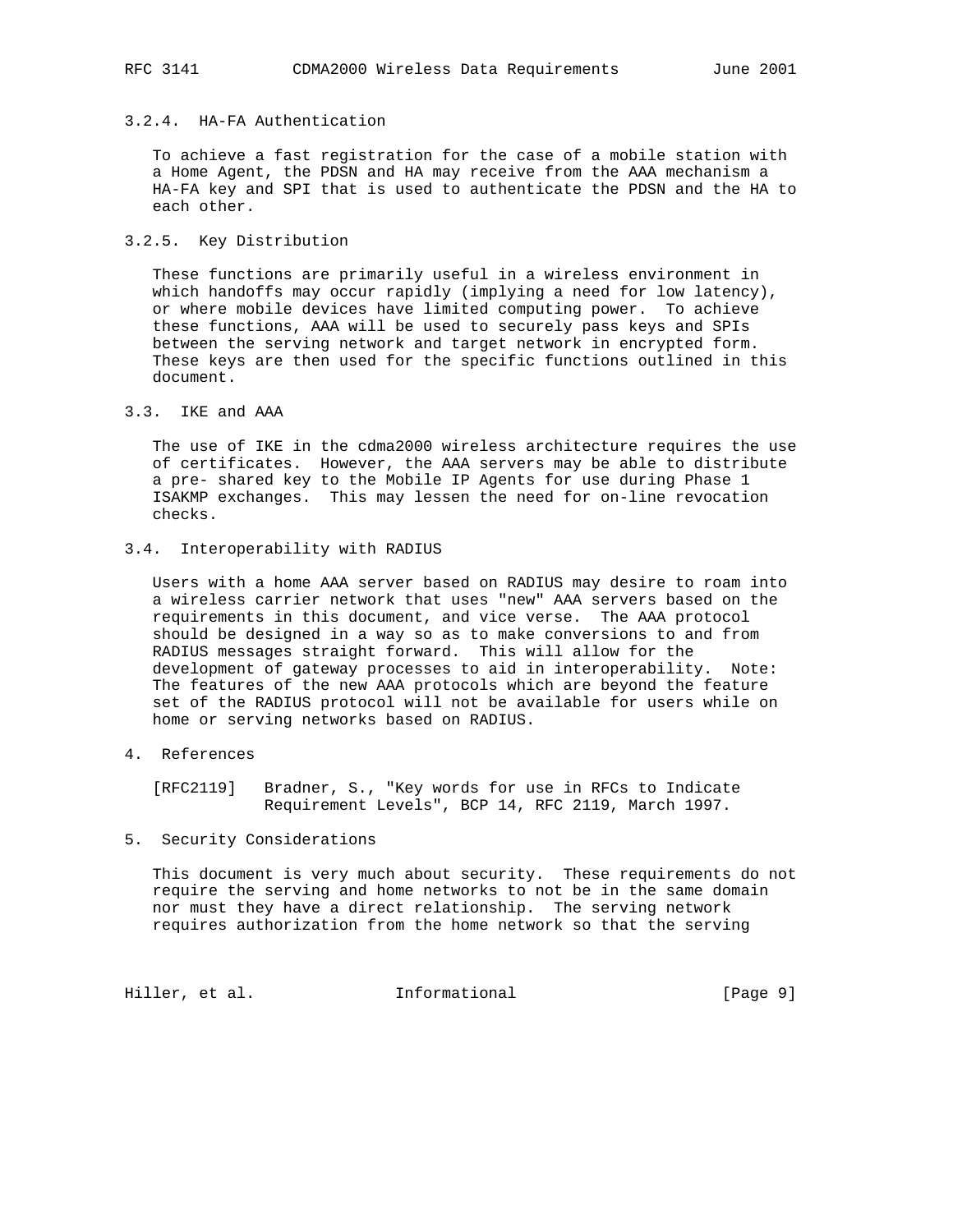network obtains proof it will get paid for services rendered to the mobile. This implies the home network must authenticate the user. AAA functions must be performed in a secure manner. The requirements contained in section 2 outline the security required.

 Mobile IP supports authentication mechanisms outside IP Security. These mechanism may be enhanced in a cellular wireless environment by allowing a home AAA server to distribute keys to the serving network. Additionally, the home AAA server may be able to send a pre-shared key to be used in Phase 1 ISAKMP security association establishment between FA and HA. These keys would sent in encrypted form from the home network to the serving network. As supported in the requirements contained in section 2, the encryption could be handled via public cryptography and certificates.

6. IANA Considerations

 This document does not create any new number spaces for IANA administration.

7. Acknowledgements

The authors are active members of the TIA TR45.6 committee.

8. Authors' Addresses

 Pat R. Calhoun Network and Security Research Center, Sun Labs Sun Microsystems, Inc. 15 Network Circle Menlo Park, CA 94025 USA

 Phone: (650) 786-7733 EMail: pcalhoun@eng.sun.com

 Ed Campbell CommWorks Corporation, A 3Com Company 3800 Golf Road Rolling Meadows, IL 60008

 Phone: (847)262-2325 E-Mail: ed\_campbell@commworks.com

Hiller, et al. 1nformational [Page 10]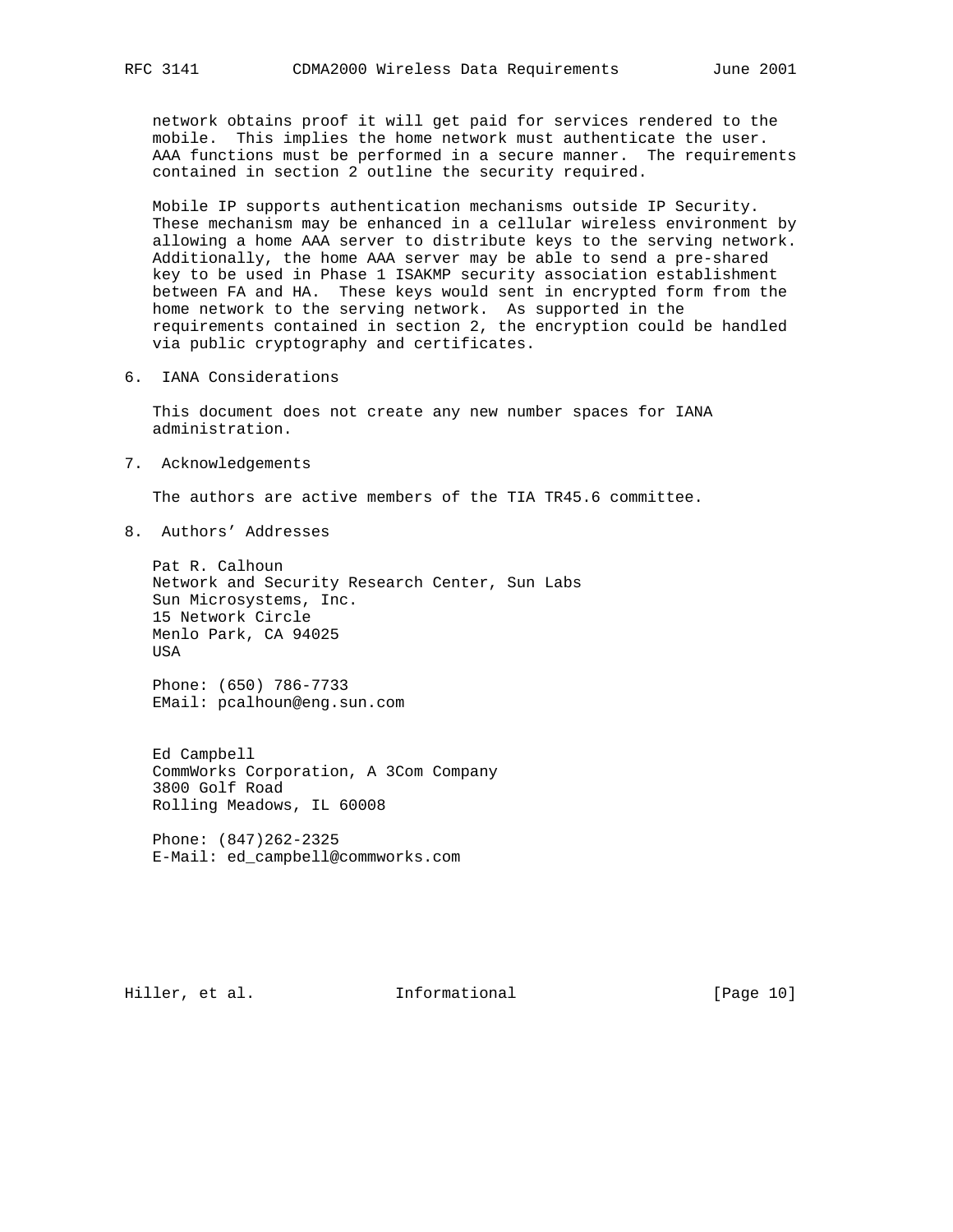Gopal Dommety Cisco Systems, Inc. 170 West Tasman Drive San Jose, CA 95134 USA EMail: gdommety@cisco.com Tom Hiller Rm 2F-218 263 Shuman Dr. Lucent Technologies Naperville, IL USA Phone: (630) 979-7673 EMail: tom.hiller@lucent.com Raymond T. Hsu Qualcomm Inc. 6455 Lusk Blvd. San Diego, CA 92121 USA Phone: (619) 651-3623 EMail: rhsu@qualcomm.com Mark A. Lipford Sprint PCS 15405 College Blvd. Lenexa, KS 66219 Phone: (913) 890-4248 EMail: mlipfo01@sprintspectrum.com Serge Manning Award Solutions, Inc. 800 E. Campbell Rd., Suite 120 Richardson, TX 75081 Phone: (972) 664-0727 x350 EMail: serge@awardsolutions.com

Hiller, et al. 1nformational [Page 11]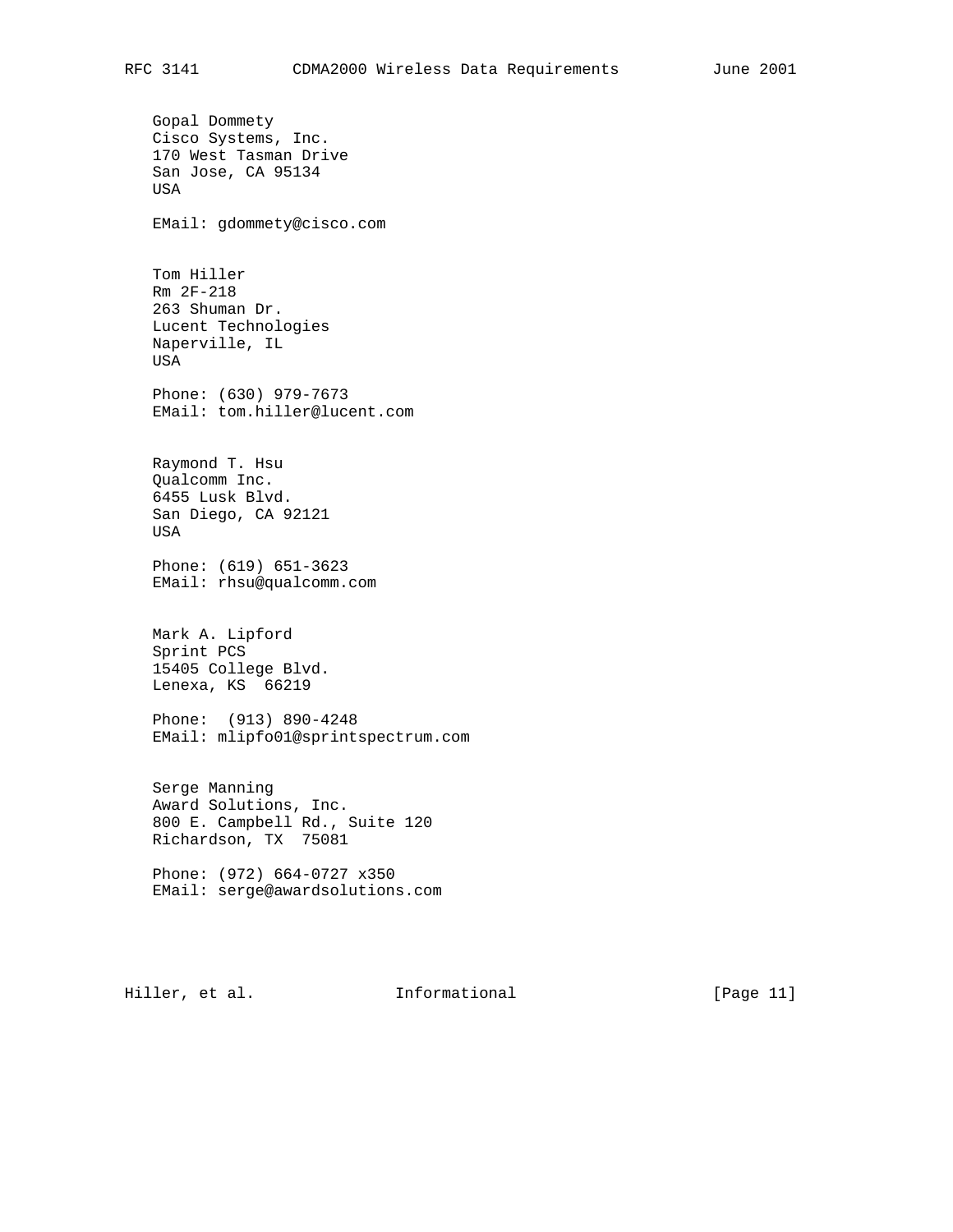Peter J. McCann Lucent Technologies Rm 2Z-305 263 Shuman Blvd Naperville, IL 60566 USA Phone: (630) 713 9359 EMail: mccap@lucent.com Mark Munson 1371 Winding Branch Circle Atlanta, Georgia 30338 USA Phone: (678) 339-4439 EMail: mmunson@gte.net Haeng Koo Samsung Telecommunications America, Inc. 1130 E. Arapaho Road Richardson, TX 75081 USA Phone: (972)761-7755 EMail: hskoo@sta.samsung.com Pat Walsh Lucent Technologies 263 Shuman Blvd. 1F-545

 Phone: +1 630-713-5063 EMail: walshp@lucent.com

Naperville, IL

Hiller, et al. 1nformational [Page 12]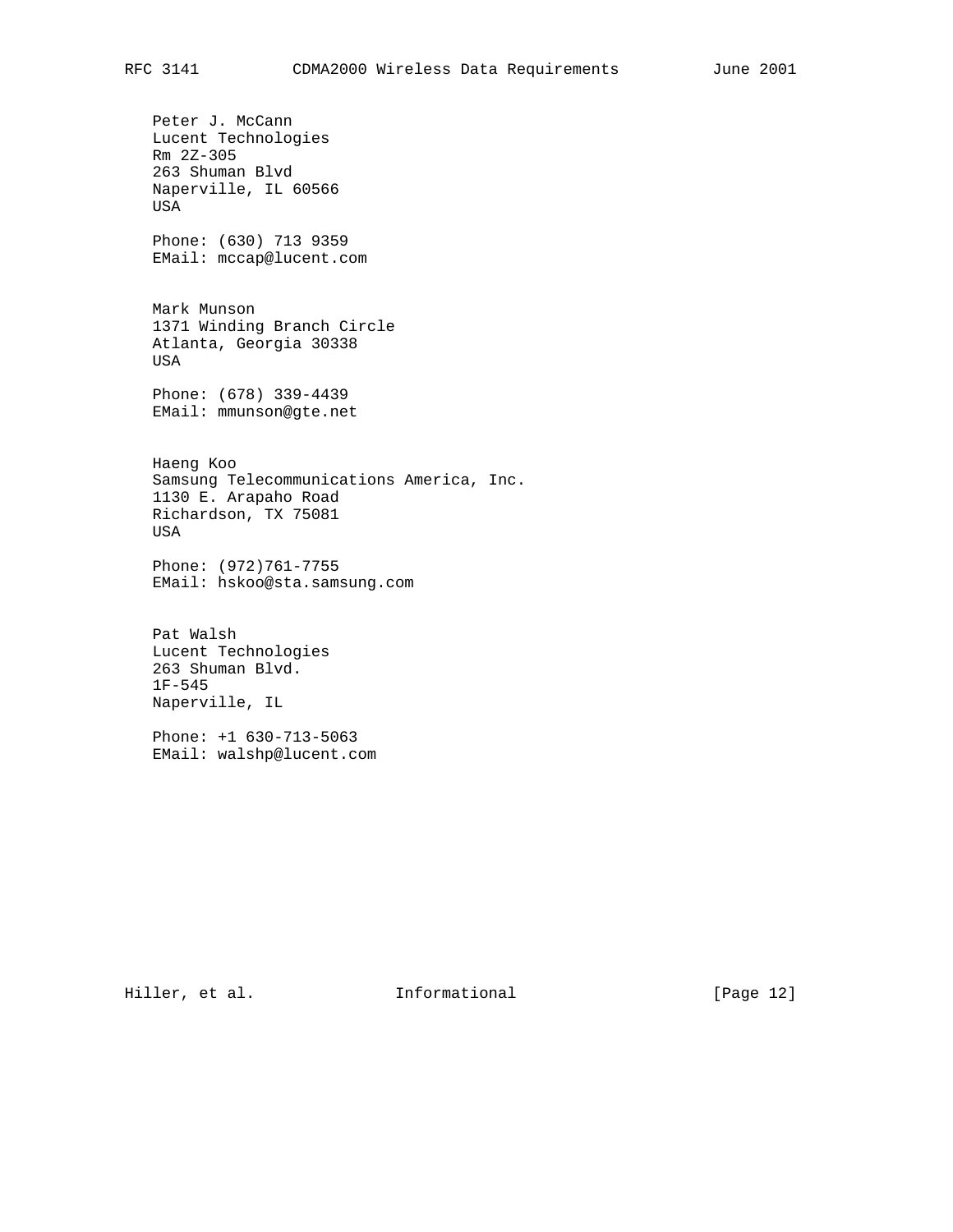Yingchun Xu WaterCove Networks One Century Centre, Suite 550 1750 E. Golf Road Schaumburg, IL Phone: +1 847-477-9280 EMail: yxu@watercove.com Brent Hirschman 1501 Shure Dr. Arlington Heights, IL 60006 USA Phone: (847) 632-1563 EMail: qa4053@email.mot.com Eric Jaques Vodafone 2999 Oak Road, MS-750 Walnut Creek, CA 94596

 Phone: +1-925-210-3900 EMail: ejaques@akamail.com

 Sanjeevan Sivalingham Ericsson Wireless Communications Inc., Rm Q-356C 6455 Lusk Blvd San Diego, CA 92126 USA

 Phone: (858) 332-5670 EMail: s.sivalingham@ericsson.com

Hiller, et al. 1nformational [Page 13]

USA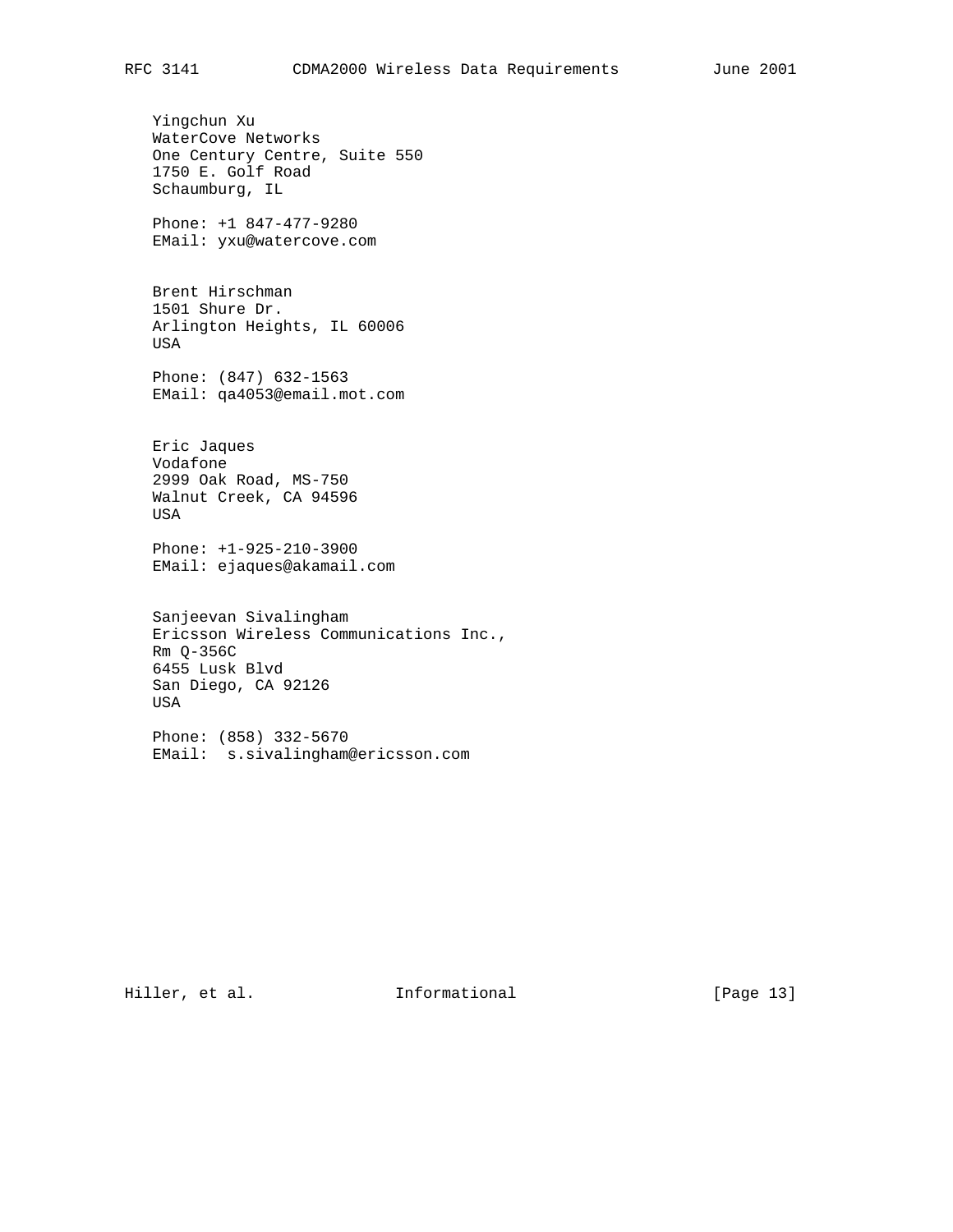Xing Chen Alcatel USA 1000 Coit Road Plano, TX 75075 USA Phone: 972-519-4142 Fax: +1 972-519-3300 EMail: xing.chen@usa.alcatel.com Byung-Keun Lim LG Electronics Inc. 533, Hogye-dong, Donan-Ku, Anyang-shi, Kyungki-do, 431-080, Korea Phone: +82-31-450-7199 Fax: +82-31-450-7050 EMail: bklim@lge.com Hajime Shiino Lucent Technologies Japan Ltd. 25 Mori Bldg. 1-4-30 Roppongi, Minato-ku Tokyo Japan Phone: +81-3-5561-3695 EMail: hshiino@lucent.com Shinichi Baba Toshiba America Research, Inc. PO Box 136, Convent Station, NJ 07961-0136 USA Phone: (973) 829-4795 EMail: sbaba@tari.toshiba.com

Hiller, et al. 1nformational [Page 14]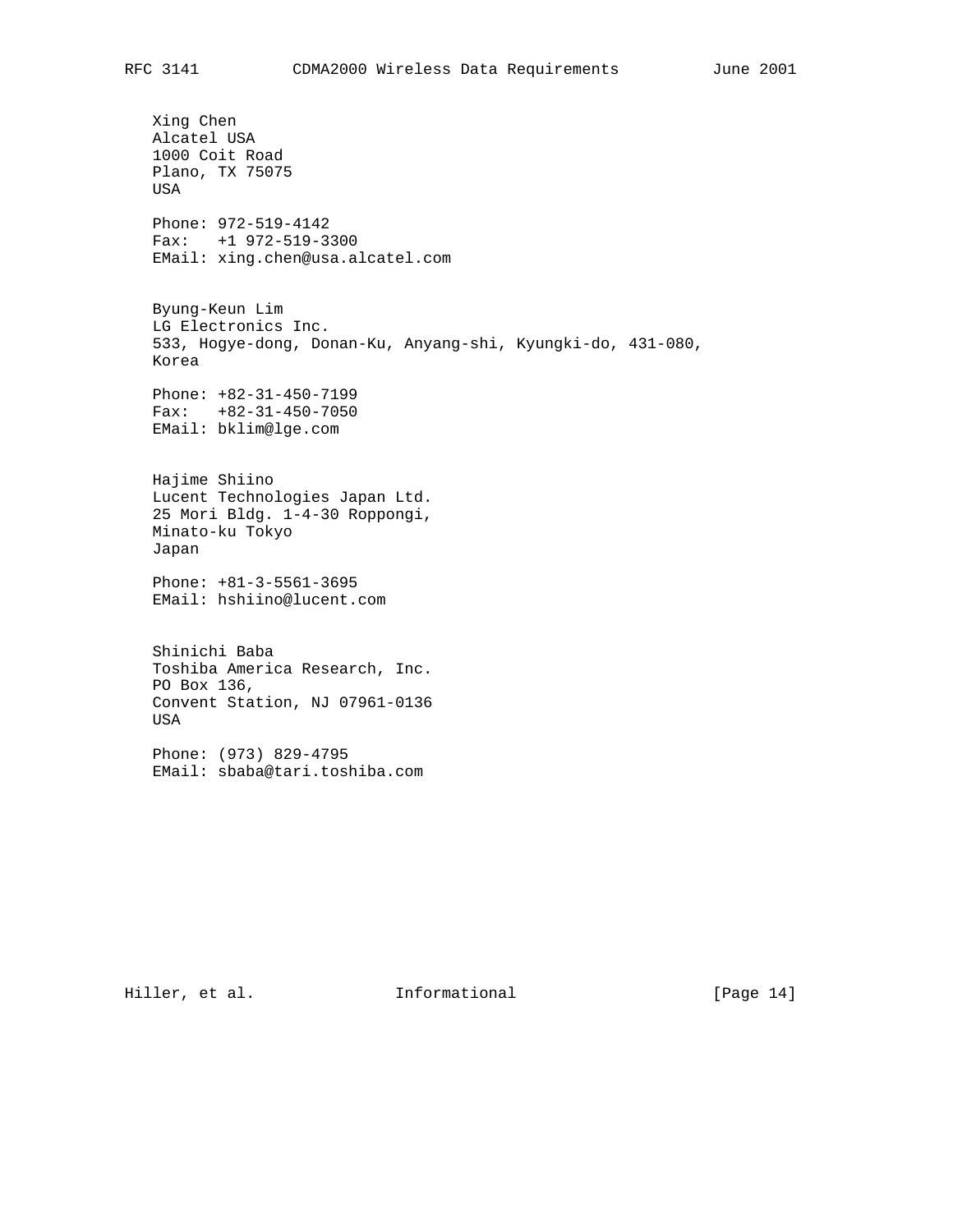Takahiro Ayaki DDI corporation Ichibancho FS Bldg. 8, Ichibancho, Chiyoda-ku Tokyo Japan Phone: +81-3-3221-9682 EMail: ayaki@ddi.co.jp Alan Hameed Fujitsu 2801 Telecom Parkway Richardson, Texas 75082 USA Phone: (972) 479-2089 Charles N. Lo Vodafone AirTouch 2999 Oak Rd Walnut Creek, CA 94596 USA Phone: (925) 210-3460 EMail: Charles.Lo@vodafone-us.com Takuo Seki IDO Corporation Gobancho YS Bldg. 12-3, Gobancho, Chiyoda-ku Tokyo Japan Phone: +81-3-3263-9660 EMail: t-seki@kddi.com

Hiller, et al. 1nformational [Page 15]